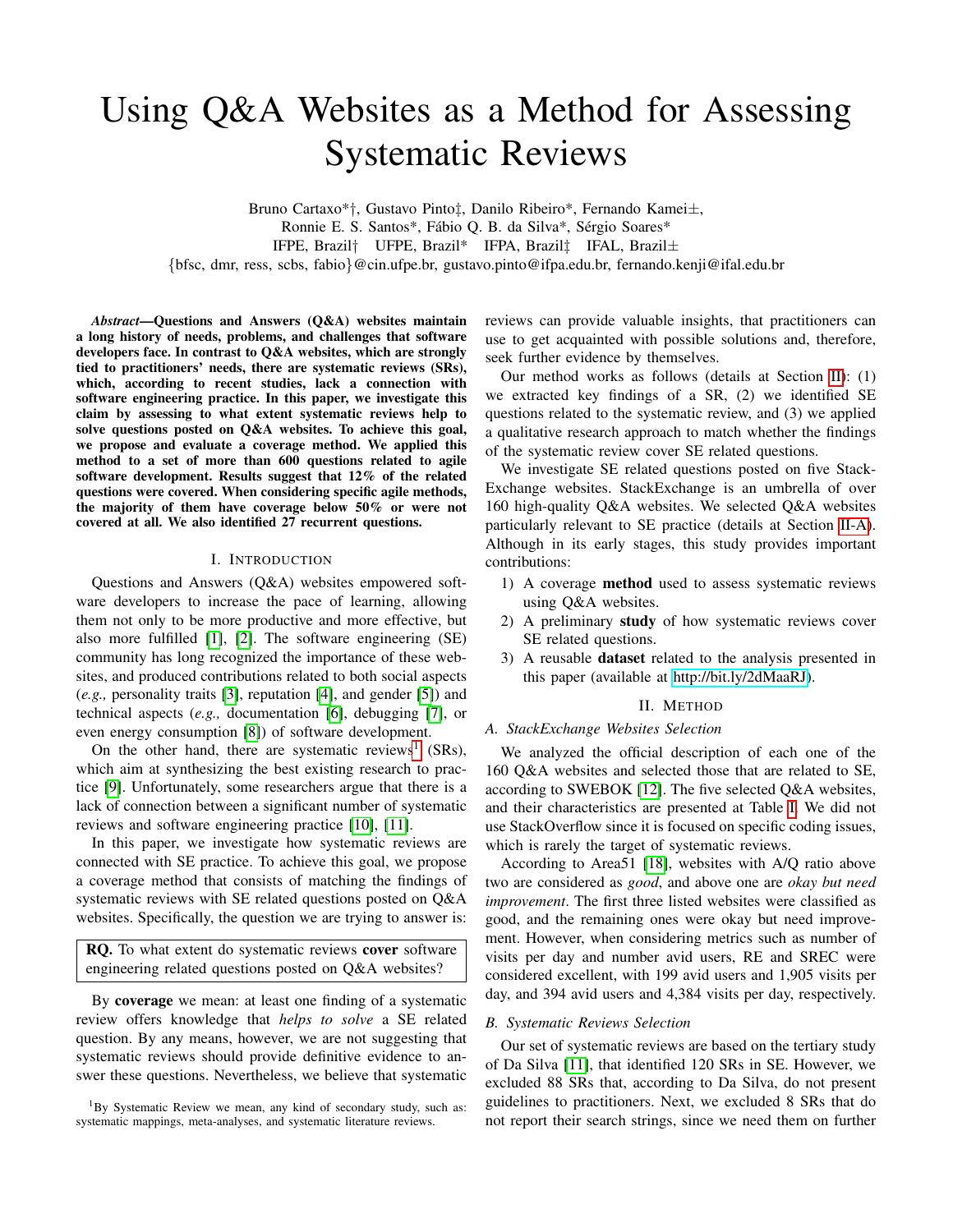TABLE I: Relationship between StackExchange communities and SE areas. Q means questions, A means answers.

<span id="page-1-0"></span>

| <b>O&amp;A WEBSITE</b>                 | <b>DESCRIPTION</b>                                                                                                                           |                                          | # O    | # A     | # A/Q |
|----------------------------------------|----------------------------------------------------------------------------------------------------------------------------------------------|------------------------------------------|--------|---------|-------|
| Programmers (PROG) [13]                | Q&A for professional programmers who are in-<br>terested in getting expert answers on conceptual<br>questions about software development     | Software Design<br>Software Construction | 35,560 | 128,199 | 3.6   |
| Project Management (PM) [14]           | Q&A for project managers                                                                                                                     | Software Management                      | 2,362  | 8.420   | 3.56  |
| Quality Assurance & Testing (SQA) [15] | Q&A for software quality control experts, au-<br>tomation engineers, and software testers                                                    | Software Testing<br>Software Quality     | 2.642  | 6,333   | 2.39  |
| Reverse Engineering (RE) [16]          | Q&A for researchers and developers who ex-<br>plore the principles of a system through analysis<br>of its structure, function, and operation | Software Maintenance                     | 1.745  | 2.751   | 1.57  |
| Software Recommendations (SREC) [17]   | Q&A for people seeking specific software rec-<br>ommendations                                                                                | Software Tools                           | 4.434  | 4.894   |       |

steps of our method (see Section [II-C\)](#page-1-1). Finally, we restricted our search to SRs related to Agile Software Development, resulting in four SRs. We chose SRs related to agile development since it is the topic that has the highest number of SRs associated with. They are: SR1 [\[19\]](#page-4-18) focusing on empirical evidence about agile in general; SR2 [\[20\]](#page-4-19) focusing on the effectiveness of pair programming; SR3 [\[21\]](#page-4-20) focusing on the use of Scrum in global software development; and SR4 [\[22\]](#page-4-21) focusing on the automated acceptance testing practice.

## <span id="page-1-1"></span>*C. Related Questions Selection*

We used the StackExchange dump of August 2015. The five selected websites have 46,743 questions. To avoid low-quality questions, we excluded the ones scoring below the median of their website, resulting in 26,687 questions. Finally, we used the search strings of each selected SR and found 641 questions. Due to space constrains we omitted the search strings used, although they can be found at the SRs. To remove falsepositives, we manually tagged questions as *Related* or *Not Related* to agile development. This reduced our sample to 293 related questions. To avoid bias, this process was conducted in pairs, followed by conflict resolution meetings. The Kappa value was 0.85 which means an *Excellent Agreement* level [\[23\]](#page-4-22). Table [II](#page-1-2) shows the results of this classification.

As we can see, SR4 presents a high number of falsepositives. When analyzing the search strings of SR4, we found that it is composed of many ordinary terms such as "fit" and "software", which reduced the effectiveness of the search. Finally, we found that some SRs selected the same questions. After removing these duplicated questions, we ended up with 284 unique related questions. We refer this group throughout the paper as our related questions.

# *D. Coverage Method*

After defining the related questions, we established the *Match Procedure* to identify whether the selected SRs cover,

<span id="page-1-2"></span>TABLE II: Number of related and not related questions.

| SR.                  | <b>RELATED</b> |       | <b>NOT RELATED</b> | <b>TOTAL</b> |  |
|----------------------|----------------|-------|--------------------|--------------|--|
|                      | #              | %     |                    | #            |  |
| SR <sub>1</sub> [19] | 217            | 54.8% | 179                | 396          |  |
| SR <sub>2</sub> [20] | 45             | 57.7% | 33                 | 78           |  |
| SR3 [21]             |                | 63.3% |                    | 11           |  |
| SR4 [22]             | 24             | 15.4% | 132                | 156          |  |
| <b>TOTAL</b>         | 293            | 45.8% | 348                | 641          |  |

that is, help to solve, the selected questions. This procedure is based on the *open coding* technique which uses inductive logic to construct analytical codes and infer categories from the data. Following are the steps that compose the match procedure:

- 1) We extracted the findings of each SR and applied open coding [\[24\]](#page-4-23), [\[25\]](#page-4-24) to define their *Key Points*.
- 2) We applied open coding [\[24\]](#page-4-23), [\[25\]](#page-4-24) with the related questions to also defined their *Key Points*.
- 3) We matched the *Key Points* of each related questions against the *Key Points* of each SRs findings, to establish the coverage.

These steps provide quantitative data about how SRs cover the related questions. To understand additional characteristics of the (not-) covered questions, we conducted another round of open coding. We applied constant comparison technique [\[24\]](#page-4-23) to group recurrent questions. To avoid bias, this process was conducted in pairs: one researcher conducted the procedures, and another one revised. Figure [1](#page-1-3) depicts the entire process.

# III. CASE STUDY

Throughout the section we provide discussions about *low* and *high* coverage. However, we are not suggesting that a low coverage is bad or a high coverage is good. Instead, we believe that the coverage of systematic reviews might indicate whether such systematic review has immediate implications for SE practice, or whether the subject that it touches is, for instance, not yet widely adopted. This might help researchers to better orientate their research efforts.

<span id="page-1-3"></span>

Fig. 1: Coverage Analysis Procedure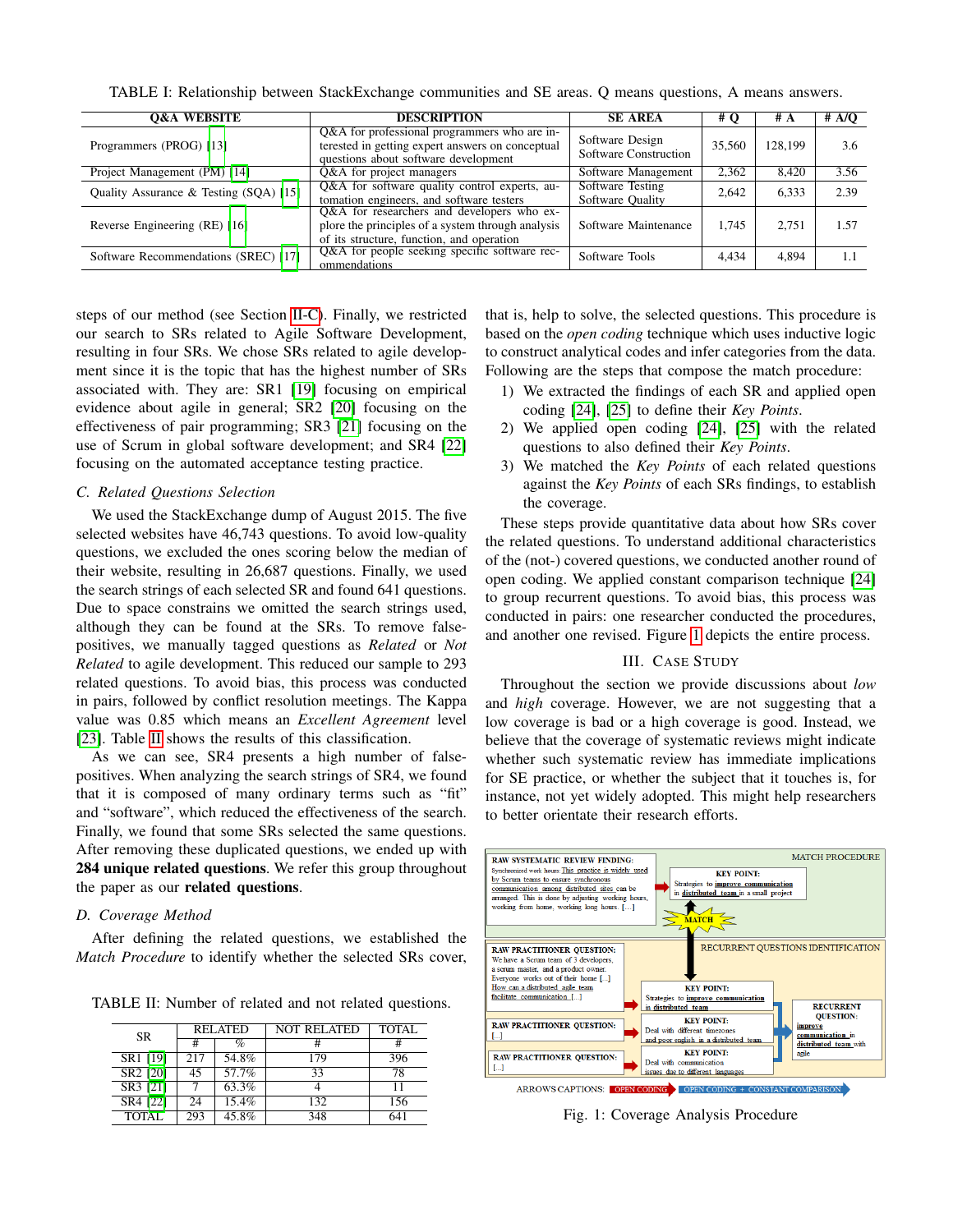<span id="page-2-0"></span>

| <b>SR</b>            | <b>COVERED</b> |       | <b>NOT COVERED</b> | <b>TOTAL</b> |  |
|----------------------|----------------|-------|--------------------|--------------|--|
|                      | #              | $\%$  |                    |              |  |
| SR3 [21]             |                | 71.4% |                    |              |  |
| SR4 [22]             |                | 29.1% | 17                 | 24           |  |
| SR1 [19]             | 20             | 9.2%  | 197                | 217          |  |
| SR <sub>2</sub> [20] |                | 8.8%  | 41                 | 45           |  |
| <b>TOTAL</b>         | 36             | 12.2% | 257                | 293          |  |

TABLE III: Overall Coverage.

## *A. Overall Coverage*

Table [III](#page-2-0) shows the coverage of the related questions, grouped by each SR. As we can see, about 12% of the 293 questions were covered. Three out of the four SRs covered less than 30% of the related questions.

*B. Coverage of the Agile Methods*

Table [IV](#page-2-1) describes the coverage per agile method found. Questions not related a specific agile method are grouped under *General*. As we can see, only 5/11 agile methods found have at least one question covered by the findings of the SRs.

Automated Acceptance Testing is the agile method with the highest coverage rate. This happens because SR4 [\[22\]](#page-4-21) is focused on this practice. Despite the fact that TDD presented the second highest coverage (25%), only one question was covered. This question is about the benefits of TDD, in order to *"[...] help [him] in what is normally a very short conversation of trying to sell TDD [to his manager]"*. The low number of questions related to TDD occurred because there was no SRs about TDD (SR1 [\[19\]](#page-4-18) is broader in scope).

Moreover, 11% of questions related to Pair Programming were covered. This occurred even with an SR focused on this practice (SR2 [\[20\]](#page-4-19)). Most of the related questions were focused on the dynamics of this practice. For instance, (1) practitioners asked if pair programming can be used to transfer knowledge between members of the pairs; (2) if pair programming hinder concentration; or (3) strategies and tools to enable pair programming with distributed pairs. SR2 does not provide evidence to support any of these questions.

About 10% of the questions related to Scrum were covered. Again, there was no systematic review focusing specifically on Scrum, which indicates an opportunity for researchers, since it is the most recurrent agile method (79 out of the 293 questions are about Scrum). SR1 [\[19\]](#page-4-18) and SR3 [\[21\]](#page-4-20) present some

TABLE IV: Coverage of the Agile Methods

<span id="page-2-1"></span>

| <b>AGILE METHODS</b>         |    | <b>COVERED</b> | NOT COV. | <b>TOTAL</b> |
|------------------------------|----|----------------|----------|--------------|
|                              |    | %              | #        | #            |
| Automated Acceptance Testing | 6  | 38%            | 10       | 16           |
| <b>TDD</b>                   |    | 25%            | 3        | 4            |
| Pair Programming             | 4  | 11%            | 34       | 38           |
| Scrum                        | 8  | 10%            | 71       | 79           |
| <b>XP</b>                    |    | 6%             | 16       | 17           |
| <b>BDD</b>                   | 0  | $0\%$          | 3        | 3            |
| <b>FDD</b>                   | 0  | $0\%$          | 2        | 2            |
| Kanban                       | 0  | $0\%$          | 3        | $\mathbf{3}$ |
| Lean Software Dev.           | 0  | $0\%$          | 2        | 2            |
| <b>RAD</b>                   | 0  | $0\%$          |          |              |
| General                      | 16 | 13%            | 103      | 119          |

findings, although they are not about Scrum. Some not covered questions about to Scrum are: (1) strategies to deal with the challenges of use Scrum in a distributed team; (2) applicability of Scrum in projects with specific characteristics, for example embedded software development; and (3) strategies to mix Scrum with other agile methods.

Only one related question about  $XP(6\%)$  was covered. Although SR1 [\[19\]](#page-4-18) presents a rich set of findings about the benefits of XP, we found that the related questions are diffuse, varying from: (1) the impacts of low documentation in a XP projects; (2) applicability of XP in projects with specific characteristics; or even (3) questions about trends in agile, for instance if XP is declining in favor of other agile methods.

Kanban, BDD, Lean Software Development, FDD, and Rapid Application Development (RAD) were not covered at all. Together, Lean Software Development, FDD, and RAD were associated with only five related questions, although they were terms of the search string. Still, six questions related to Kanban and BDD, even though there was no term related to them in any search string. We believe there is a need of studies aimed at better understanding if the low amount of questions occurred because they are indeed not often used in practice, or if the SRs indeed do not cover them well.

# *C. Coverage of the Recurrent Questions*

Table [V](#page-3-0) provides a complete list of 27 recurrent questions. Miscellaneous are questions that did not have their own group. Questions asking agile definitions, such as *"In pair programming, what is each role named, and why?"*, were classified as Definitions.

From the 27 recurrent questions, 10 were covered in some degree. Among them, only five recurrent questions presented a coverage higher than 50%. They vary from communication in distributed teams, negative impact of agile methods, and benefits of agile methods from a *specific perspective*. This last recurrent question, in particular, corroborates with the idea that empirical evidence should comprise not only data about the effectiveness of an intervention, but also useful information for the target audience [\[26\]](#page-4-25).

The five recurrent questions with coverage higher than zero but below 50% aggregates the majority of related questions, as seen in the column 'T' of Table [V.](#page-3-0) This might indicate an opportunity for researchers interested in tackling these not well covered topics. Applicability of agile in specific project context reinforces the importance of evidence with detailed contextual information [\[27\]](#page-4-26), [\[28\]](#page-4-27) to solve specific problems, such as: *"[..] how to apply agile methods in large complex embedded system (100+ engineers). Firmware development has some unique characteristics that make it difficult to do agile"*. Tools for agile methods is the second most recurrent question with low coverage. Such lack could be paved with comparative analyses to help practitioners to choose which tool fit their needs (*e.g.,* [\[29\]](#page-4-28)).

The remaining 17 not covered recurrent questions reveal interesting insights. For instance, practitioners seem to be interested in the applicability of pair programming to transfer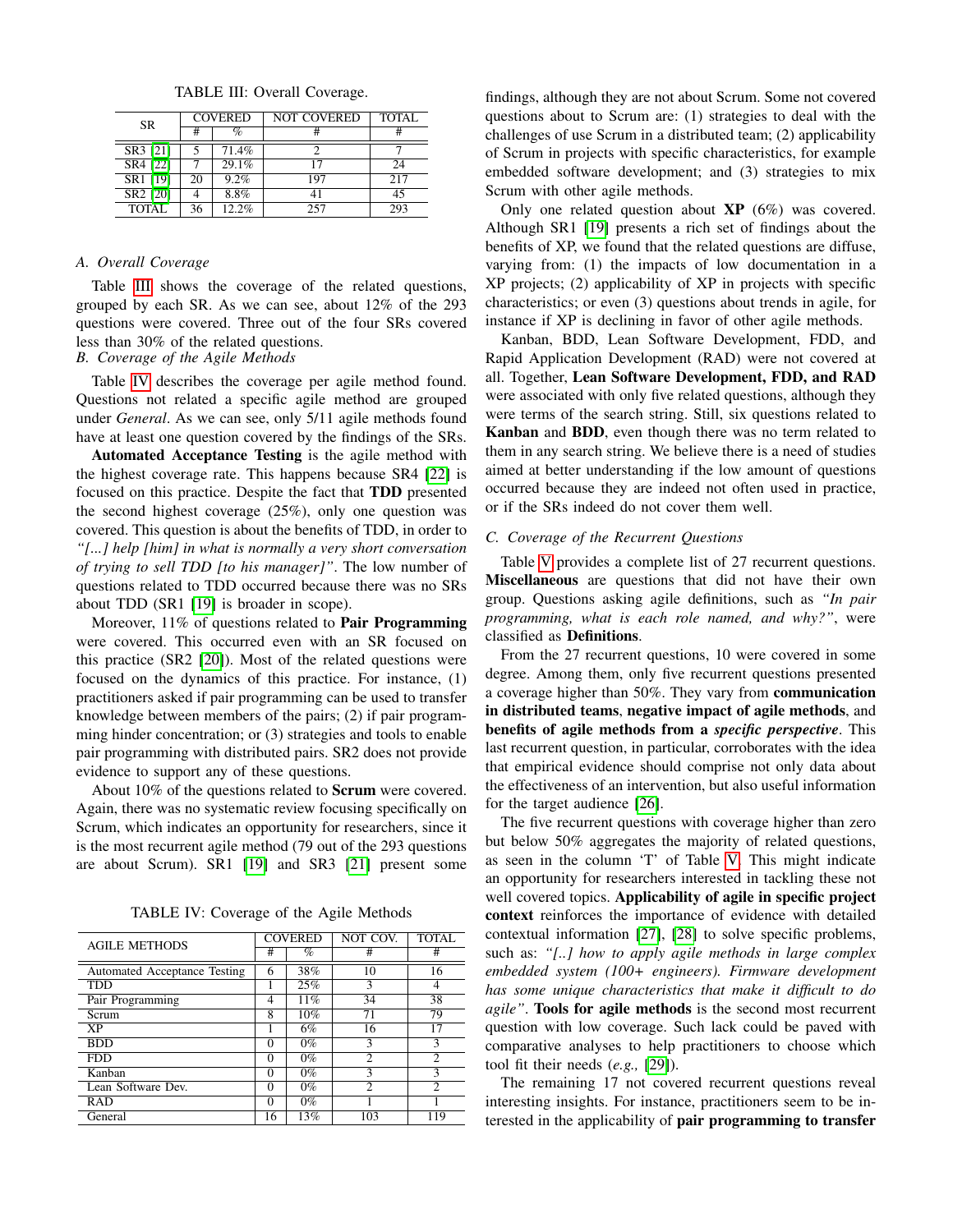<span id="page-3-0"></span>TABLE V: Coverage of the Recurrent Questions. 'C' means Covered and 'T' means Total.

| <b>Recurrent Ouestions</b>                             | # $C$    | #T                      |
|--------------------------------------------------------|----------|-------------------------|
| Improving communication in a distributed agile team    | 4        | 4                       |
| Negative impact of agile in software design            |          | $\overline{\mathbf{3}}$ |
| Low customer collaboration                             |          | $\overline{4}$          |
| Benefits of agile methods from a specific perspective  |          | 6                       |
| Demand for scientific empirical evidence               |          | $\overline{c}$          |
| Introducing agile in a project                         | 5        | 13                      |
| Benefits of agile methods in general                   | 3        | 9                       |
| Challenges to manage distributed teams with agile      | 1        | 5                       |
| Tools for agile methods                                | 3        | 20                      |
| Applicability of agile in specific project context     | 1        | 20                      |
| Mixing agile with traditional methods                  | $\Omega$ | 15                      |
| Effort estimation in agile in specific project context | $\theta$ | 6                       |
| Tasks that do not fit in one sprint                    |          | $\overline{4}$          |
| Pair programming to transfer knowledge                 | $\Omega$ | 8                       |
| Tools for mixed agile methods                          |          | 7                       |
| Mixing multiple agile methods                          |          | 7                       |
| Impact of low detail level or absence of documentation |          | $\overline{6}$          |
| Pair programming hindering concentration               |          | $\overline{4}$          |
| Impacts of constant changes in requirements            |          | 4                       |
| Pair programming with distributed pairs                |          | $\overline{4}$          |
| Trends in agile                                        |          | $\overline{3}$          |
| Ideal workplace layout in agile                        |          | $\overline{3}$          |
| Team rotation in agile                                 |          | $\overline{3}$          |
| Ad-hoc software development as agile                   |          | $\overline{3}$          |
| Enforcing scrum to and entire organization             |          | $\overline{2}$          |
| User stories for non-functional requirements           |          | $\overline{2}$          |
| Pair programming as replacement to code reviews        |          | $\overline{2}$          |
| Definitions                                            |          | 40                      |
| Miscellaneous                                          | 17       | 76                      |

knowledge from more skilled developers to less skilled ones, *e.g.*, *"Is Pair Programming also used to train less experienced developers and bring them up to speed?"*. SLR2 [\[20\]](#page-4-19) evaluated the impact of pair programming in many dimensions, but only considered pairs with the same level of experience.

Three recurrent questions revealed concerns about pair programming that are not even mentioned on the SR that focused on this topic. They are: (1) the difficulties associated with **Pair programming with distributed pairs**, (2) when Pair programming hindering concentration is an issue, and (3) if it is doable to use Pair programming as replacement to code reviews. Apart from pair programming, practitioners seem to have recurrent problems with software projects that are Mixing multiple agile methods or even Mixing agile with traditional methods. Practitioners also want to define the Ideal workplace layout in agile teams, and also how Team rotation in agile impact team productivity. None of the SRs help to answer these questions. recurrent issues with projects and companies that are Mixing multiple agile methods or even Mixing agile with traditional methods. One of the principles of agile methods is challenged when practitioners want to understand the Impacts of constant changes in requirements or report to have experienced Ad-hoc software development as agile. Practitioners also want to define the Ideal workplace layout in agile teams, and also how Team rotation in agile impact team productivity. None of the SRs help to answer these questions.

## IV. IMPLICATIONS & LIMITATIONS

*Implications.* Researchers can use our method to assess whether their research topic is adopted in practice (represented by the number of related questions), or identify new research opportunities (represented by the number of low covered questions). Researchers can at least validate their search strings in Q&A websites before conducting systematic studies.

*Limitations.* First, the selected SRs came from a tertiary study published in 2011. Unfortunately, this is the most up-to-date study targeting software engineering SRs in general. We are aware that there are more recent tertiary studies (*e.g.,* [\[30\]](#page-4-29)– [\[36\]](#page-4-30)), but they are niche-specific. However, since this work is in its early stages, we focused on proposing and evaluating a methodology. We leave completeness (*i.e.* covering all SE topics) to future work. Second, the selection of questions is sensible to the search strings employed in the SRs. We mitigate low-quality questions by filtering the ones scoring below the medium of their website. Third, the analysis was mostly manual. To mitigate classification bias, we conducted it in pairs, with conflict resolution meetings.

## V. RELATED WORK

The SE community has long recognized the importance of Q&A websites, with prosperous contributions touching both technical (such as refactoring [\[37\]](#page-4-31), testing [\[38\]](#page-4-32), debugging [\[7\]](#page-4-6)), and social aspects (such as age [\[39\]](#page-4-33), gender [\[5\]](#page-4-4), and reputation [\[4\]](#page-4-3)) of SE. The closest work to us is from Garousi et al. [\[40\]](#page-4-34), but it proposes the use of StackExchange as source of evidence as gray literature for SRs, not as a source to assess how SRs are connected to practice as in this work. Our work is unique in the sense that we take advantage of the rich database of Q&A websites to empower researchers that want to assess how their systematic reviews are aligned with the needs of practitioners.

#### VI. CONCLUSIONS

In this paper, we proposed and evaluated a method for assessing if systematic reviews can be used to help to solve SE questions posted on Q&A websites. Through a comprehensive qualitative double-reviewed process, we analyzed more than 600 questions posted in five Q&A websites, and matched them with the findings of four systematic reviews. Our study suggested that the majority of questions about agile methods were not covered. However, for future work, we are planning to extend this study to assess the coverage of more recent SRs about agile, and also analyze the correlation between the number of questions covered by SRs with their number of citation. Other researchers may want to selected SRs from more recent tertiary studies, or focused on different topics of software engineering beyond agile.

#### ACKNOWLEDGMENTS

This work is partially supported by INES (grants CNPq/465614/2014-0 and FACEPE/APQ/0388-1.03/14) and CNPq (grants 304499/2016-1 and 06308/2016-0).